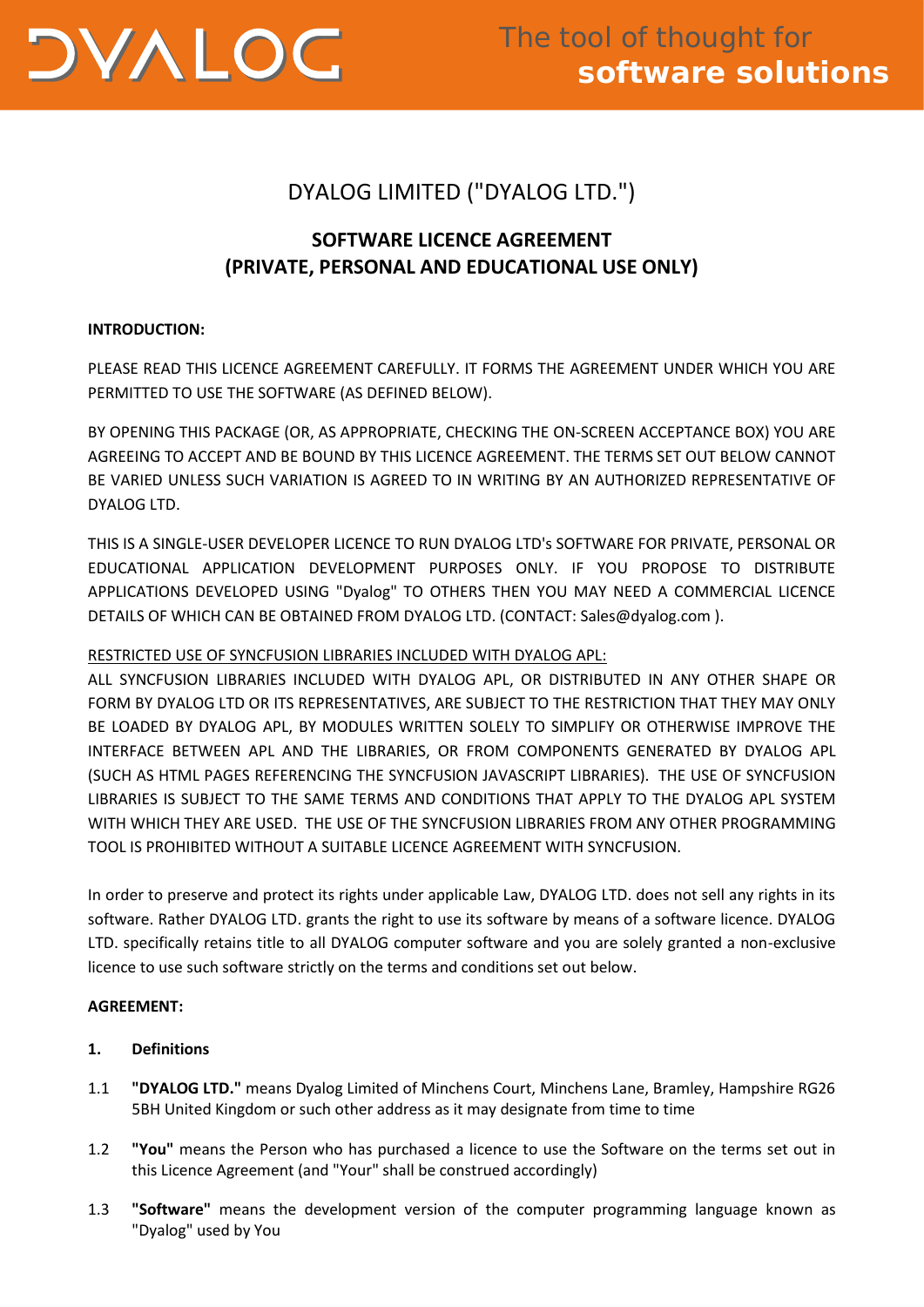- 1.4 **"Computer"** means the single computer on which You are authorised to use the Software
- 1.5 **"Fees"** means the purchase price of the Software and such annual or other fees as are specified by DYALOG LTD. for use of the Software from time to time
- 1.6 **"Person"** includes any natural or legal person

## **2. The Licence**

- 2.1 In consideration of the payment by You of the Fees DYALOG LTD. hereby grants and You hereby accept on the terms of this Licence Agreement a non-exclusive licence to use the Software on the Computer purely for private, personal or educational use. DYALOG LTD. hereby reserves all rights not expressly granted to You.
- 2.2 The rights granted to You are strictly personal and You agree not to:
	- 2.2.1 allow any other Person to use the Software without DYALOG LTD.'s express written permission; and/or
	- 2.2.2 otherwise transfer, assign, rent, lease, charge, sell or otherwise dispose of, or part with possession of, the Software (whether on a temporary or permanent basis).

## **3. Copying and Other Restrictions**

- 3.1 The Software (and any accompanying software or written materials) are the subject of copyright. Any copying of the Software (or other materials as aforesaid), whether by You or with your consent, is strictly prohibited and may result in copyright infringement proceedings being taken against You. Subject to the foregoing you may make two (2) copies of the Software solely for back-up purposes.
- 3.2 You may physically transfer the Software from one computer to another provided that it is used on one computer at a time. However, You may not:
	- 3.2.1 transfer the Software from one computer to another over a network; and/or
	- 3.2.2 (except as may otherwise be permitted by any applicable Law) translate, adapt, vary, modify, disassemble, decompile or reverse engineer the Software without DYALOG LTD.'s prior written consent.

## **4. Intellectual Property**

4.1 If any claim is brought by any Person alleging that the use of the Software infringes any intellectual property right, DYALOG LTD. shall seek to resolve the claim, either by means of alternative arrangements for the use of the Software or by obtaining permission to use the intellectual property in question. HOWEVER, DYALOG LTD. SHALL NOT BE LIABLE TO YOU FOR ANY INDIRECT, SPECIAL OR CONSEQUENTIAL DAMAGES ARISING AS A RESULT OF ANY SUCH CLAIM.

## **5. Termination**

5.1 This Licence Agreement (and Your right to use the Software) shall terminate forthwith without notice from DYALOG LTD. in the event that: